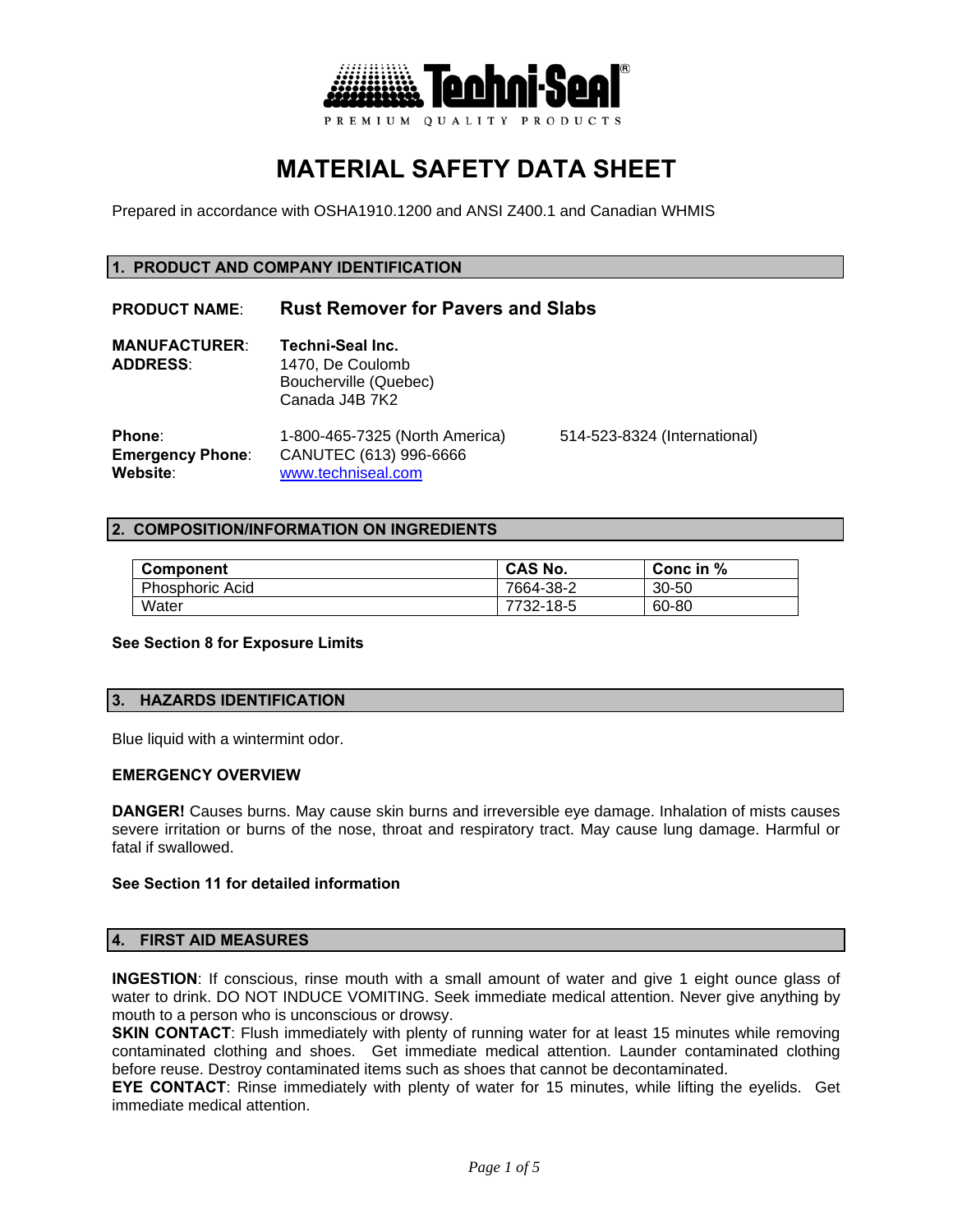**INHALATION**: Remove affected person from source of exposure. If breathing is difficult, have qualified person administer oxygen. If breathing has stopped, administer artificial respiration and get immediate medical attention. Effects from overexposure may be delayed.

## **5. FIRE FIGHTING MEASURES**

**FLASH POINT**: Not flammable or combustible. **AUTOIGNITION TEMPERATURE**: Not applicable **FLAMMABILE LIMITS IN AIR** (% BY VOL.) LOWER: Not applicable UPPER: Not applicable

**BASIC FIREFIGHTING PROCEDURES:** This product is not flammable or combustible until. Use any media that is appropriate for the surrounding fire. Firefighters should always wear positive pressure selfcontained breathing apparatus and protective clothing when fighting fires involving chemicals. Cool fire exposed containers with water.

**UNUSUAL FIRE AND EXPLOSION HAZARDS**: This product will react with most metals to form flammable hydrogen gas.

**HAZARDOUS DECOMPOSITION PRODUCTS**: Thermal decomposition under fire conditions will generate oxides of phosphorus.

# **6. ACCIDENTAL RELEASE MEASURES**

**Spill**: Ventilate area. Wear appropriate protective clothing to prevent eye and skin contact including impervious gloves and safety goggles and respirator if needed. Contain and collect using an inert, noncombustible absorbent. Place into an appropriate container for disposal. Dike large spills and collect into appropriate containers. Prevent spill from entering waterways or sewers. Report spills and releases as required to appropriate authorities.

## **7. HANDLING AND STORAGE**

**HANDLING**: Do not breathe mists. Use only with adequate ventilation. Prevent contact with the eyes, skin and clothing. Always wear appropriate protective clothing and equipment handling this material. Wash thoroughly after handling. Do not eat, drink or smoke in the work area.

**STORAGE**: Store in cool, dry, well-ventilated area. Keep containers closed. Keep away from incompatible materials (see Section 10). Keep product away from metals.

**EMPTY CONTAINERS**: Empty containers may contain product residue and may be dangerous. Do not cut, weld, drill, etc. on or near containers, even empty containers, as explosion may occur. Follow all MSDS precautions in handling empty containers.

## **8. EXPOSURE CONTROLS/PERSONAL PROTECTION INFORMATION**

# **EXPOSURE LIMITS**

| <b>Chemical Name</b>   | <b>Exposure Limits</b>                  |
|------------------------|-----------------------------------------|
| <b>Phosphoric Acid</b> | 1 mg/m3 ACGIH TLV-TWA, 3 mg/m3 TLV-STEL |
|                        | 1 mg/m3 OSHA PEL-TWA                    |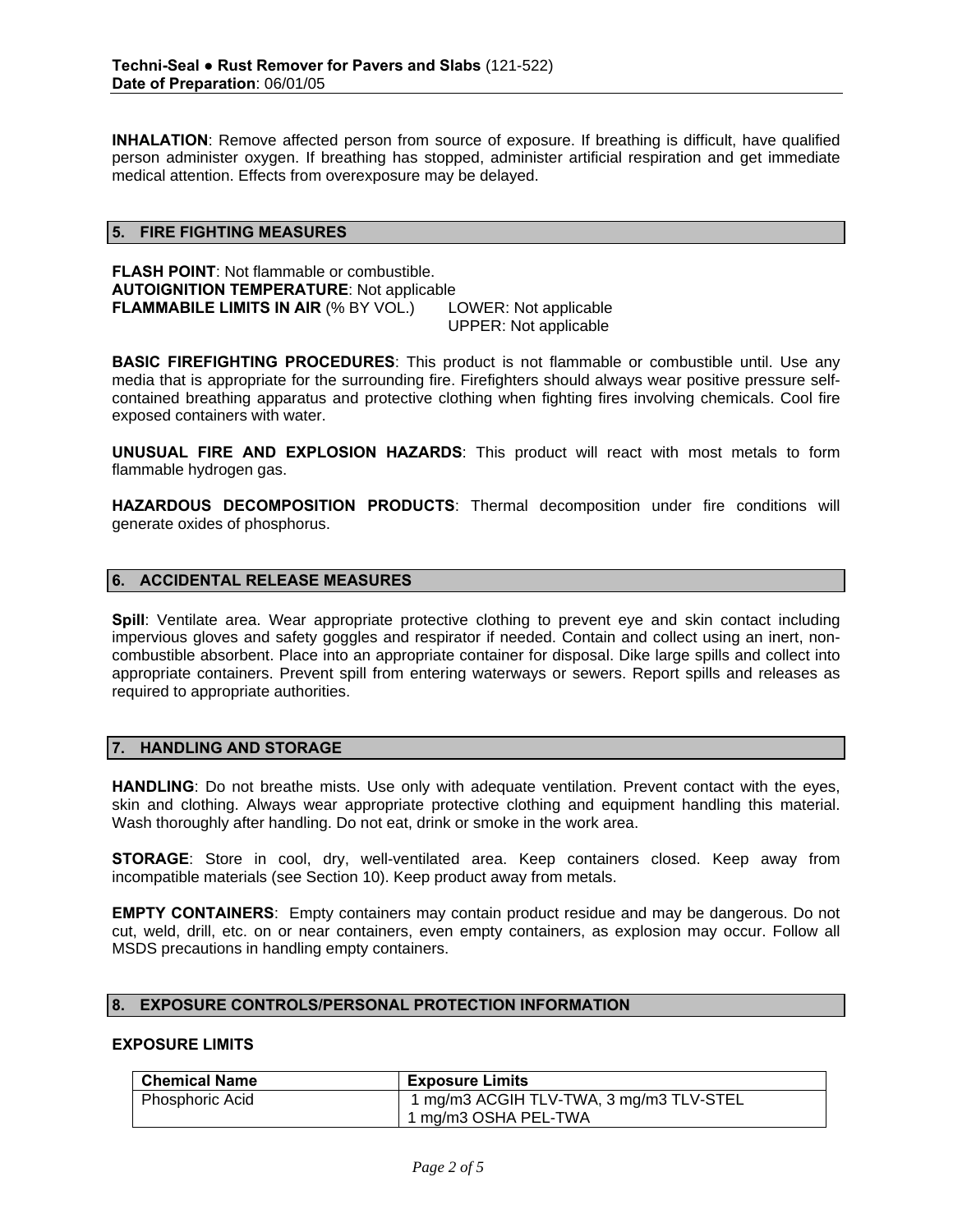**ENGINEERING CONTROLS:** Use with adequate general or local exhaust ventilation to maintain exposures below applicable occupational exposure limits.

**EYE PROTECTION**: Chemical safety goggles and face shield required.

**SKIN PROTECTION**: Prevent skin contact. Wear impervious gloves such as neoprene or rubber.

**RESPIRATORY PROTECTION**: If needed, a NIOSH approved respirator with dust/mist cartridges (N95) may be used. For higher exposures, a supplied air respirator may be required. Respirator selection and use should be based on contaminant type, form and concentration. Follow OSHA 1910.134, ANSI Z88.2, CSA Standard Z94.4-02 and good Industrial Hygiene practice.

## **9. PHYSICAL AND CHEMICAL PROPERTIES**

BOILING POINT: Not available SPECIFIC GRAVITY: 1.160 g/cm<sup>3</sup> FREEZING POINT: <-11°C (12°F) % VOLATILE: 100% VAPOR PRESSURE: 0.03 mmHg @ 20°C EVAPORATION RATE (BUTYL ACETATE = 1): Not available VAPOR DENSITY (AIR  $= 1$ ): Not available SOLUBILITY IN WATER: Soluble OCTANOL/WATER PARTITION COEFFICIENT: Not determined pH: 0.15 VOC: Not applicable APPEARANCE/ODOR: Blue liquid with a wintermint odor.

## **10. STABILITY AND REACTIVITY DATA**

**STABILITY**: Stable under normal conditions of use and storage.

**INCOMPATIBILITY**: Metals, strong oxidizing agents, strong bases, amines, ammonia, sulfuric acid, nitromethane, sodium tetrahydroborate.

**CONDITIONS TO AVOID**: Avoid excessive heat.

**HAZARDOUS DECOMPOSITION PRODUCTS**: Thermal decomposition will generate oxides of phosphorus.

#### **11. TOXICOLOGICAL INFORMATION**

# **PRODUCT HEALTH HAZARD INFORMATION**

**SKIN:** Causes burns. Mists will cause severe irritation and burns. Contact with liquid may cause tissue destruction and can result in death if burns are widespread.

**EYE**: Causes burns. Irreversible eye damage is possible resulting in blindness.

**INHALATION**: Inhalation of mists causes severe irritation and burns of the nose, throat and upper respiratory tract. Symptoms include burning of the nose and throat, coughing, sore throat and difficulty breathing. Inflammation, edema of the larynx and bronchi, chemical pneumonitis and pulmonary edema and possible. Effects may be delayed.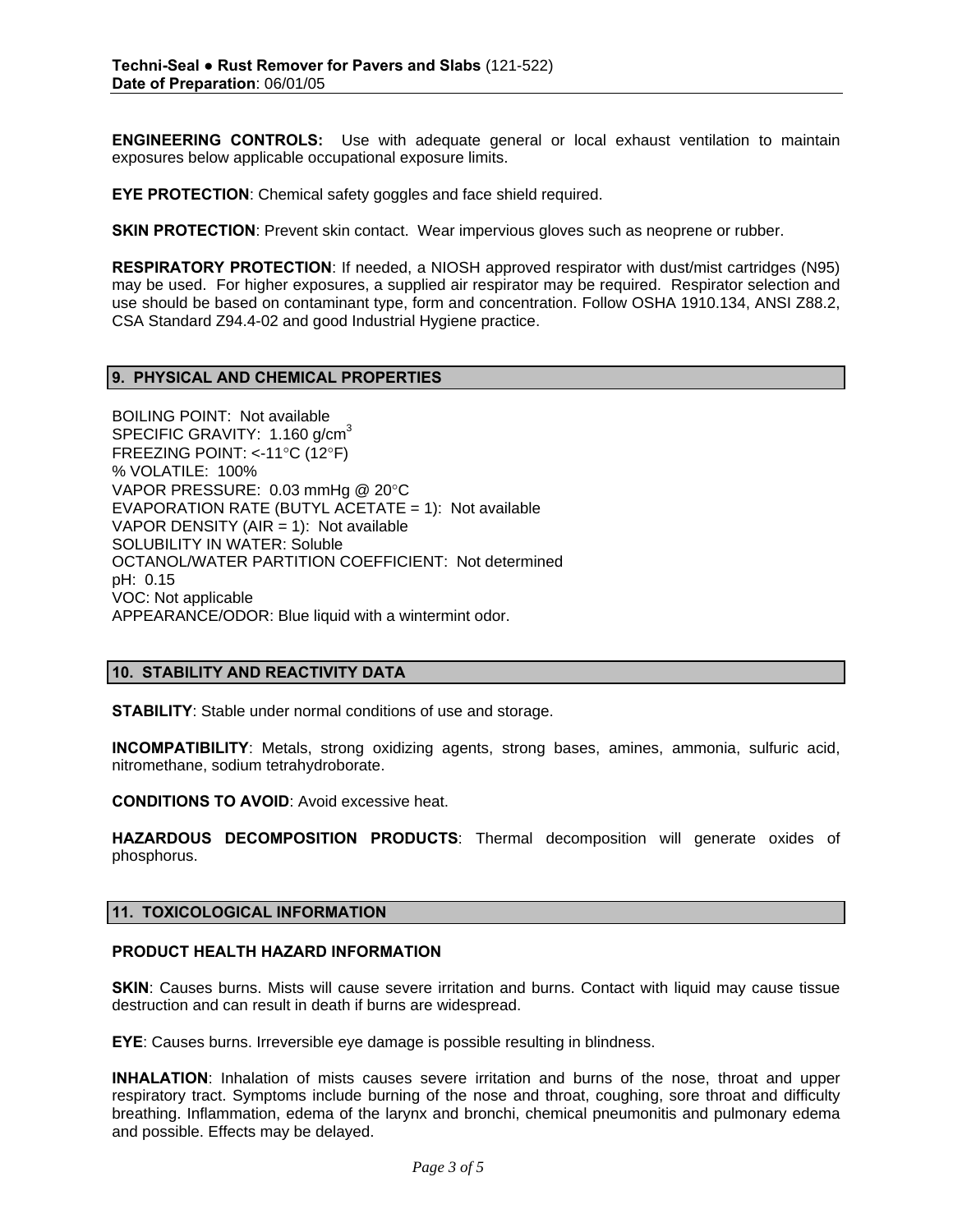**INGESTION**: Cause severe irritation and of the mouth and gastrointestinal tract with abdominal pain, nausea and vomiting , diarrhea, collapse and possibly death.

**CHRONIC HEATH EFFECTS**: Continued exposure to mists may result in a chronic bronchitis, and more severe exposure results in a chemical pneumonitis. The mists may erode the teeth, particularly affecting the canines and incisors. None of the components of this product are listed as carcinogens or suspected carcinogens by IARC, NTP or OSHA.

#### **ACUTE TOXICITY VALUES**

Phosphoric Acid: LD50 oral rat 1530 mg/kg. LC50 inhalation rat >850 mg/m3/1 hr, LD50 dermal rabbit 2740 mg/kg.

## **12. ECOLOGICAL INFORMATION**

The ecological effects of this product have not been determined.

## **13. DISPOSAL CONSIDERATIONS**

This product, as sold, meets the RCRA criteria for corrosively (D002). Dispose in accordance with all local, state and federal regulations.

## **14. TRANSPORT INFORMATION**

DOT PROPER SHIPPING NAME: Phosphoric acid solution DOT HAZARD CLASS: 8, III UN NUMBER: UN1805 DOT LABELS REQUIRED: Class 8 HAZARD SUBSTANCE: Phosphoric acid REPORTABLE QUANTITY: 10,000 lbs Note: Inner packagings with not more than 5L for consumer use can be re-classed to Consumer Commodity, ORM-D if packing requirements at 49CFR173.154c are met.

CANADIAN TDG PROPER SHIPPING NAME: Phosphoric acid solution TDG HAZARD CLASS: 8, III UN NUMBER: UN1805 TDG LABELS REQUIRED: Class 8 Note: Inner packagings of not more than 5L can be shipped under the Limited Quantity provisions (TDG Part 1.17).

IATA/IMDG PROPER SHIPPING NAME: Phosphoric acid solution IMDG HAZARD CLASS: 8, III UN NUMBER: UN1805 LABELS REQUIRED: Class 8

# **15. REGULATORY INFORMATION**

#### **SARA TITLE III INFORMATION**:

**Section 311/312** (40 CFR 370)**Hazard Categories**: Acute Health, Chronic Health

**Section 313** (40 CFR 372): This product contains the following chemicals subject to SARA Title III Section 313 Reporting requirement: None